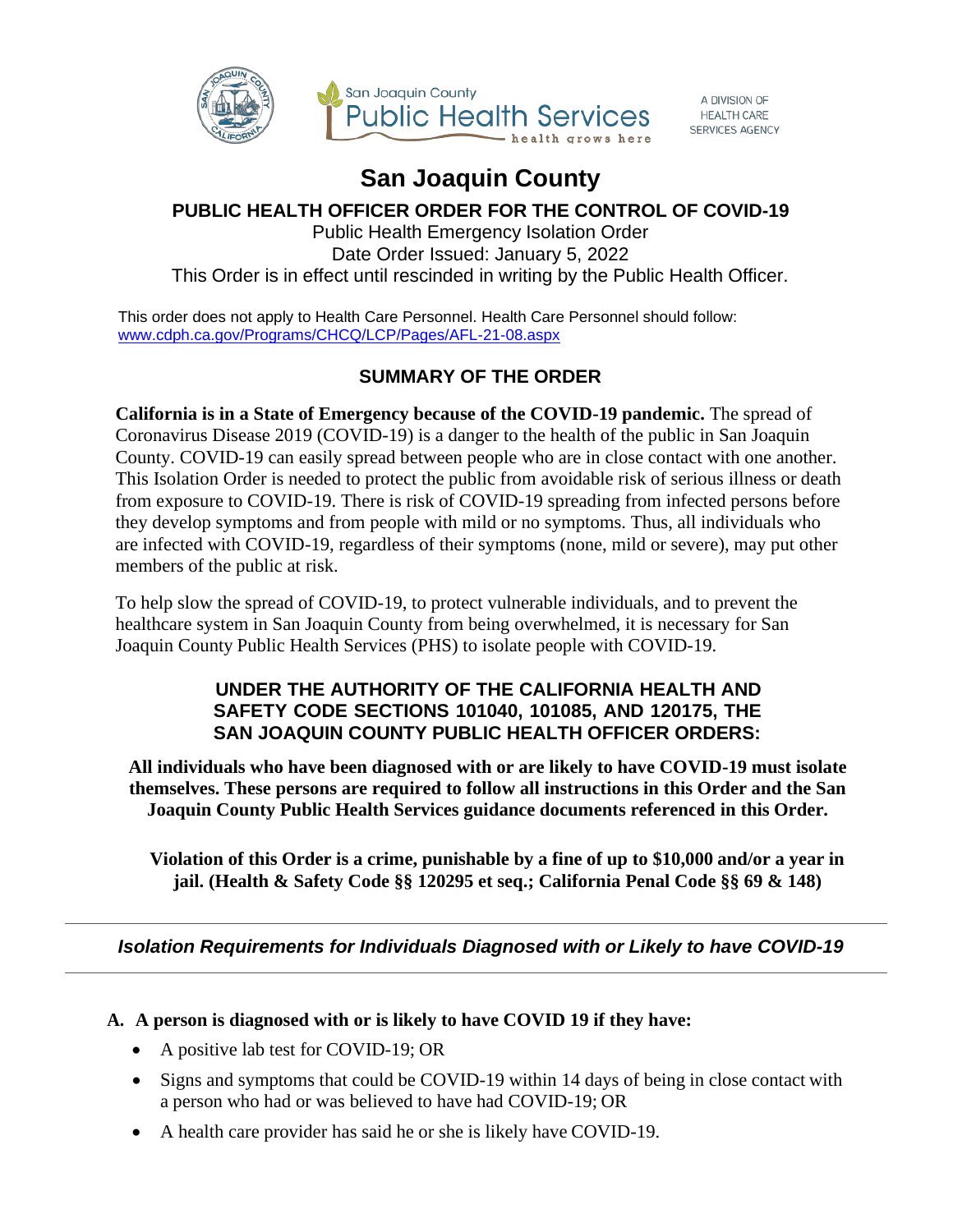### **B. All individuals who have been diagnosed with or are likely to have COVID-19 must immediately take the following actions**:

- **1.** Isolate themselves in their home or another residence. They may not leave their place of isolation or enter any other public or private place, except to receive necessary medical care.
- **2.** Carefully review and closely follow all requirements listed in the "Home Isolation Instructions" posted at [www.sjcphs.org/Isolation\\_Quarantine.aspx a](http://www.sjcphs.org/Isolation_Quarantine.aspx)nd attached tothis order.
- **3.** Tell their close contacts who were with them 48 hours before symptoms began until isolated (or the date of the positive test if no symptoms) that they have been exposed, should quarantine themselves and follow the Home Quarantine Instructions posted at [www.sjcphs.org/Isolation\\_Quarantine.aspx](http://www.sjcphs.org/Isolation_Quarantine.aspx) .

Close contacts are persons who:

- Live in or have stayed at their residence, OR
- Are intimate sexual partners, OR
- Provide or provided care to them without wearing a mask, gown, and gloves, OR
- Were within 6 feet of them for 15 minutes or more.

### **C. Individuals who test positive for COVID-19 must isolate themselves in a residence and follow this Order until they are no longer at risk for spreading COVID-19 based on the following:**

- 1. When at least 5 days have passed since symptoms first appeared **and** symptoms are not present or are resolving **and** a diagnostic specimen\* collected on day 5 or later tests negative.
- 2. If unable to test or choosing not to test, and symptoms are not present or are resolving, isolation can end after day 10.
- 3. If fever is present, isolation should be continued until fever resolves.
- 4. If symptoms, other than fever, are not resolving continue to isolate until symptoms are resolving or until after day 10.
- 5. Wear a well-fitting mask around others for a total of 10 days, especially in indoor settings

\*Antigen test preferred

The Public Health Officer may take additional action(s), which may include civil detention or requiring one to stay at a health facility or other location, to protect the public's health if an individual who is subject to this Order violates or fails to comply with this Order. Violation of this Order is also a misdemeanor punishable by imprisonment, fine or both.

**IT IS SO ORDERED:**

maggieBach

Dr. Maggie Park January 5, 2022 Public Health Officer, San Joaquin County Date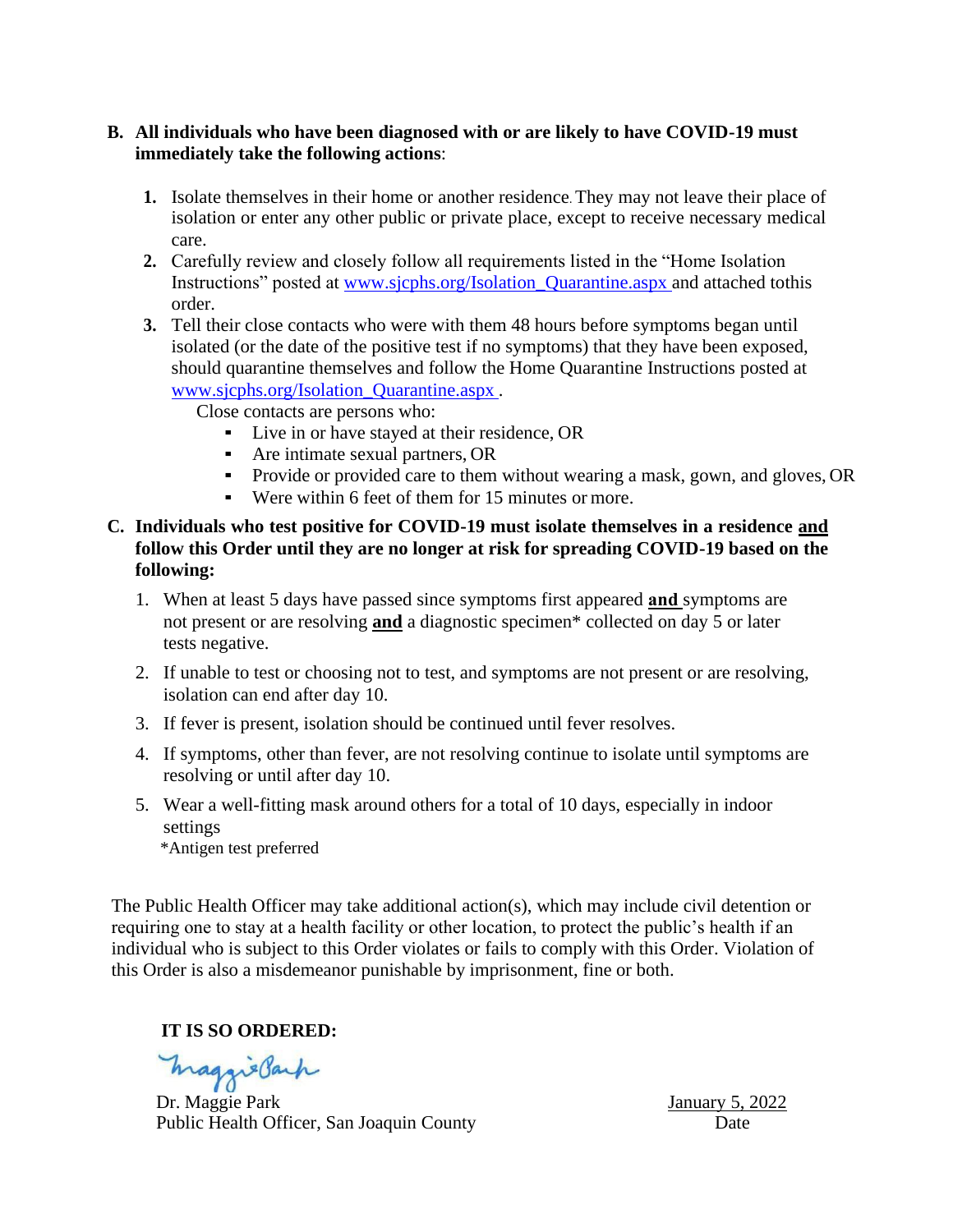

# **Home Isolation Instructions for Coronavirus Disease 2019 (COVID-19)**

These Isolation Instructions are for all people who have been diagnosed with or are likely to have COVID-19. **You have been ordered by the San Joaquin County Public Health Officer to be in isolation to protectionthe health of the community. You are required to follow these instructions.**

### **Who must follow these Isolation Instructions?**

A person diagnosed with or likely to have COVID 19 as follows:

- A positive lab test for COVID-19; OR
- Signs and symptoms that could be COVID-19 within 14 days of being in close contact with a person who had or was believed to have COVID-19; OR
- A health care provider has said he or she is likely have COVID-19.

### **Home Isolation – Why do I need to do it?**

People who are infected with COVID-19, regardless of their symptoms (none, mild or severe), can spread thedisease to others. They can begin spreading the disease 48 hours before they have symptoms and even if theynever get symptoms. Following the Isolation Instructions below will help prevent the spread of the disease inyour family and the community

#### **How long do I need to be in Isolation?**

- You must remain at home for at least 5 days from the onset of symptoms. Isolation can end after day 5 if symptoms are not present or are resolving **and** a COVID-19 test collected on day 5 or later tests negative (Antigen test preferred).
- If you are unable to test or choose not to test, and your symptoms are not present or are resolving, isolation can end after day 10.
- If you still have a fever, you should continue to isolate until the fever resolves.
- If your symptoms, other than fever, are not resolving continue to isolate until symptoms are resolving or until after day 10.

#### **What are the Isolation requirements?**

#### **1. You must stay home**

- Do not go to work, school, or public areas.
- If you have to go outside your home, you must wear a face covering.
- Do not use any public transportation, taxi or a shared ride service.
- If you must drive with someone, keep as much distance as possible between you and others in the car, leave the windows down and wear a face covering.
- Have a relative, friend or a commercial supplier deliver groceries to your door. If you need to meet someone at your door, wear a face covering. If you need other assistance call SJCPHS at the number below.

## **2. Separate Yourself from Others**

- No one is to enter your home except those people who live in your home.
- Stay in one room and away from other people in your home as much as possible.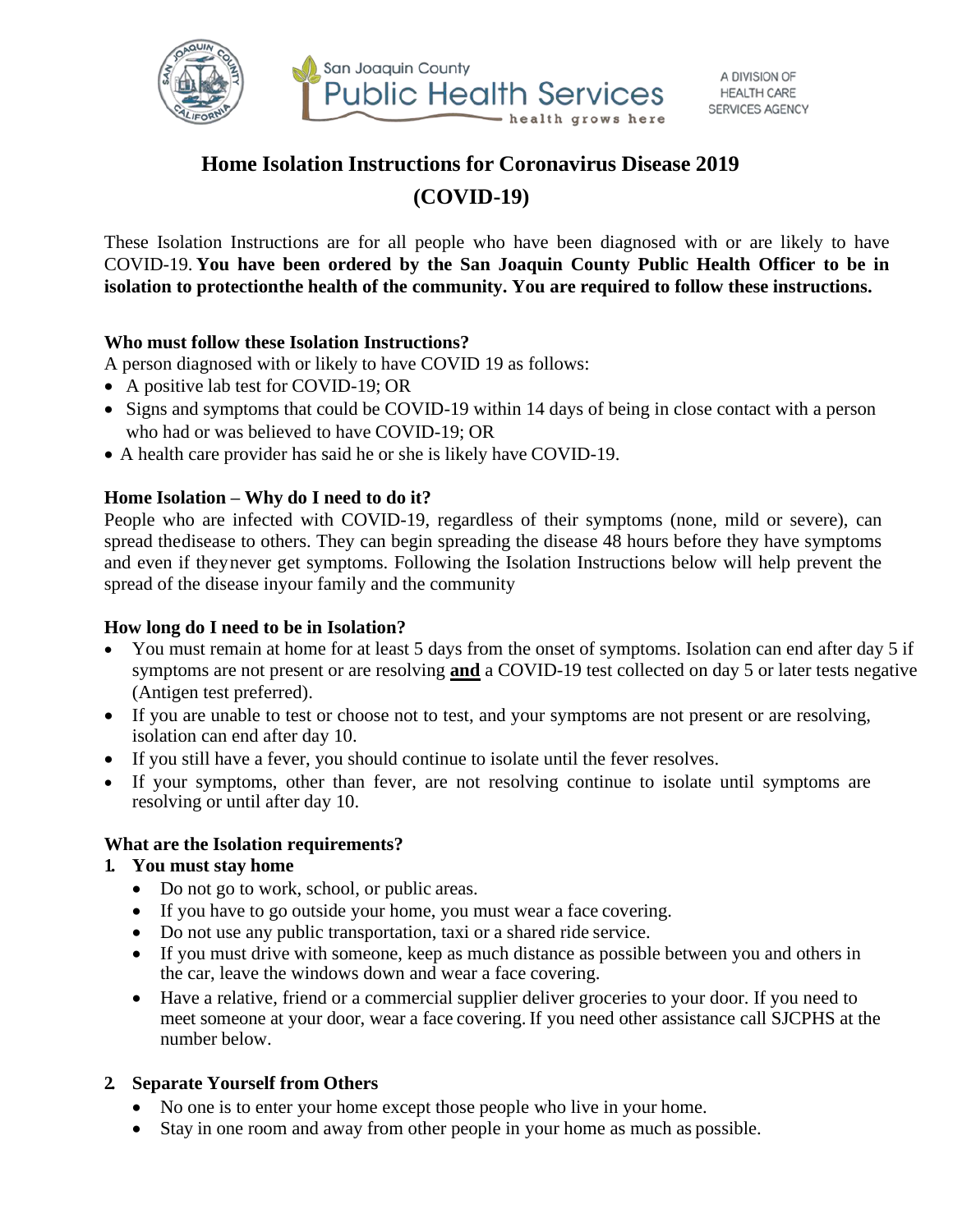- If you have to be in the same room with other people, try to stay at least 6 feet away and wear a face covering.
- If you cannot wear face covering, the people who live with you should wear one while in the same room with you.
- Open windows or use a fan or an air conditioner to ensure good airflow.

# **3. Prevent the Spread**

- **Wash your hands often and thoroughly with soap and water for at least 20 seconds**  especially after coughing, sneezing, or blowing your nose, or after going to the bathroom. Or use an alcohol-based hand sanitizer that has at least 62% alcohol.
- **Cover your nose and mouth with a tissue when you cough or sneeze** then throw away the tissue into a lined trash can and immediately wash your hands with soap and water for at least 20 seconds. Or use an alcohol-based hand sanitizer.
- **Avoid sharing household items**. Do not share dishes, drinking glasses, cups, eating utensils, towels, bedding other items with people in your home. After using these items, wash them thoroughly with soap and water.
- **Clean and disinfect all high-touch surfaces every day.** These include counters, tables,light switches, doorknobs, bathrooms, TV remotes, phones, keyboards, and bedside tables. Also, clean and disinfect any surfaces that may have body fluids on them. Use household cleaning and disinfectant sprays or wipes, according to the product label instructions.
- **Do not shake hands, kiss or hug others.**

## **4. Monitor your symptoms:**

- If your symptoms get worse call your doctor right away or 911 for an emergency.
- If you get any of these symptoms below, immediately call your doctor or 911:



- You must call the doctor or hospital before going and tell them you are in isolation for COVID-19. This will help them take steps to keep other people from getting infected.
- If you go to a doctor's office or Emergency Department, wear a face covering.
- Do not wait in any waiting rooms.